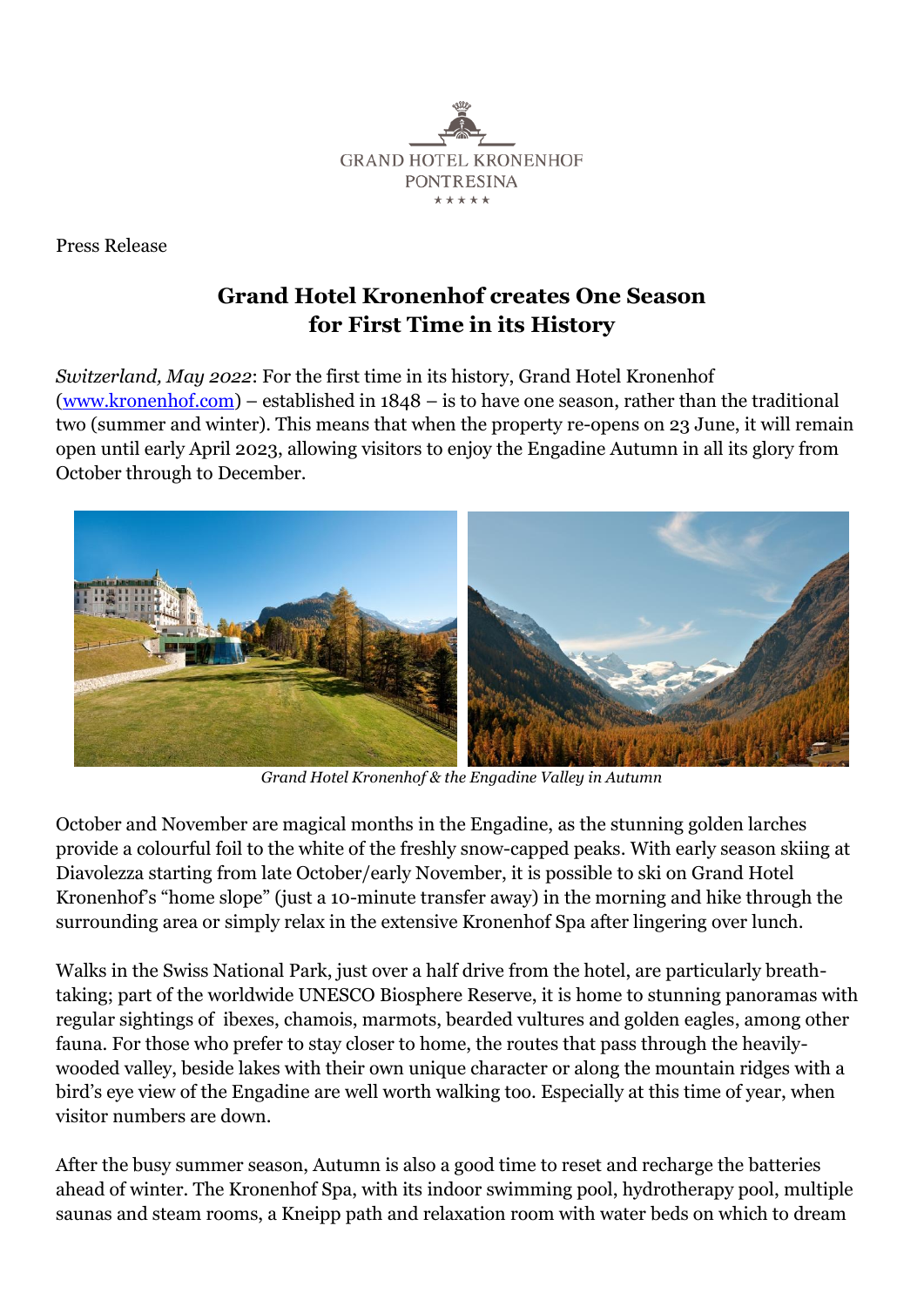while gazing at the flickering flames of the fire or the majestic mountains, provides the perfect space for guests to completely switch off and re-balance before the nights draw in.



*Kronenhof Spa; a newly-renovated room by Pierre-Yves Rochon*

To add to the attraction of the region in Autumn, and to celebrate the launch of "one season", Grand Hotel Kronenhof is offering considerably reduced rates. From 23 October to 6 December, a special dinner bed and breakfast rate of CHF395 (approx. £320) is valid for two people sharing a double room, only bookable on the hotel's website. This represents close to a 20% discount on summer room rates and a 30% discount on winter room rates.

Book online at [www.kronenhof.com,](http://www.kronenhof.com/) email [reservations@kronenhof.com](mailto:reservations@kronenhof.com) or call +41 81 8303030.

\*\*\*

## **Notes for editors**

Grand Hotel Kronenhof ([www.kronenhof.com](http://www.kronenhof.com/)), located in Pontresina, six miles from St. Moritz, offers the best of both worlds: the chance to enjoy the glitz of St. Moritz, while staying in a peaceful mountain village.

Grand Hotel Kronenhof has a rich and interesting history, having first opened its doors in the first half of the 19th century as a guesthouse. However, the main part of the current building, which is a registered historical landmark, was built at the very end of the 19th century in Neo-Baroque style. The latest wing, completed in November 2007 and costing CHF 35 million (approximately £24 million), consists of 28 new guest rooms and a stunning spa complex covering more than 2000 square metres.

More recently, the internationally-renowned interior architect Pierre-Yves Rochon has been renovating sections of the hotel year on year in his own inimitable style. Initially, a number of guest rooms were refurbished, then an elegant cigar lounge and adjoining billiards room were created, and – most recently, in 2021 – the "bel étage", including the reception, lobby lounge, bar and reading room, were given a contemporary new look.

The spa is certainly one of the hotel's highlights; facilities include a 20m indoor infinity pool with counter-current system, a flotation pool with underwater music, a wide range of saunas and steam rooms, a luxurious private suite for couples to enjoy wraps and massages together, and – for the perfect final touch – a crackling log fire in the relaxation room.

Gourmet cuisine is also a specialty at the Grand Hotel Kronenhof; it has three restaurants (the formal Grand Restaurant in an elegant Neo-Baroque vaulted room, Gourmet Restaurant Kronenstübli serving Italian-Mediterranean cuisine with 16 GaultMillau points and the informal Le Pavillon for light lunches). In addition, the hotel features a 19th-century original bowling alley where Swiss raclette is served.

Finally, Grand Hotel Kronenhof is renowned for its extensive children's activities and facilities (a kids' playroom and Rondelle, a restaurant just for younger members of the family).